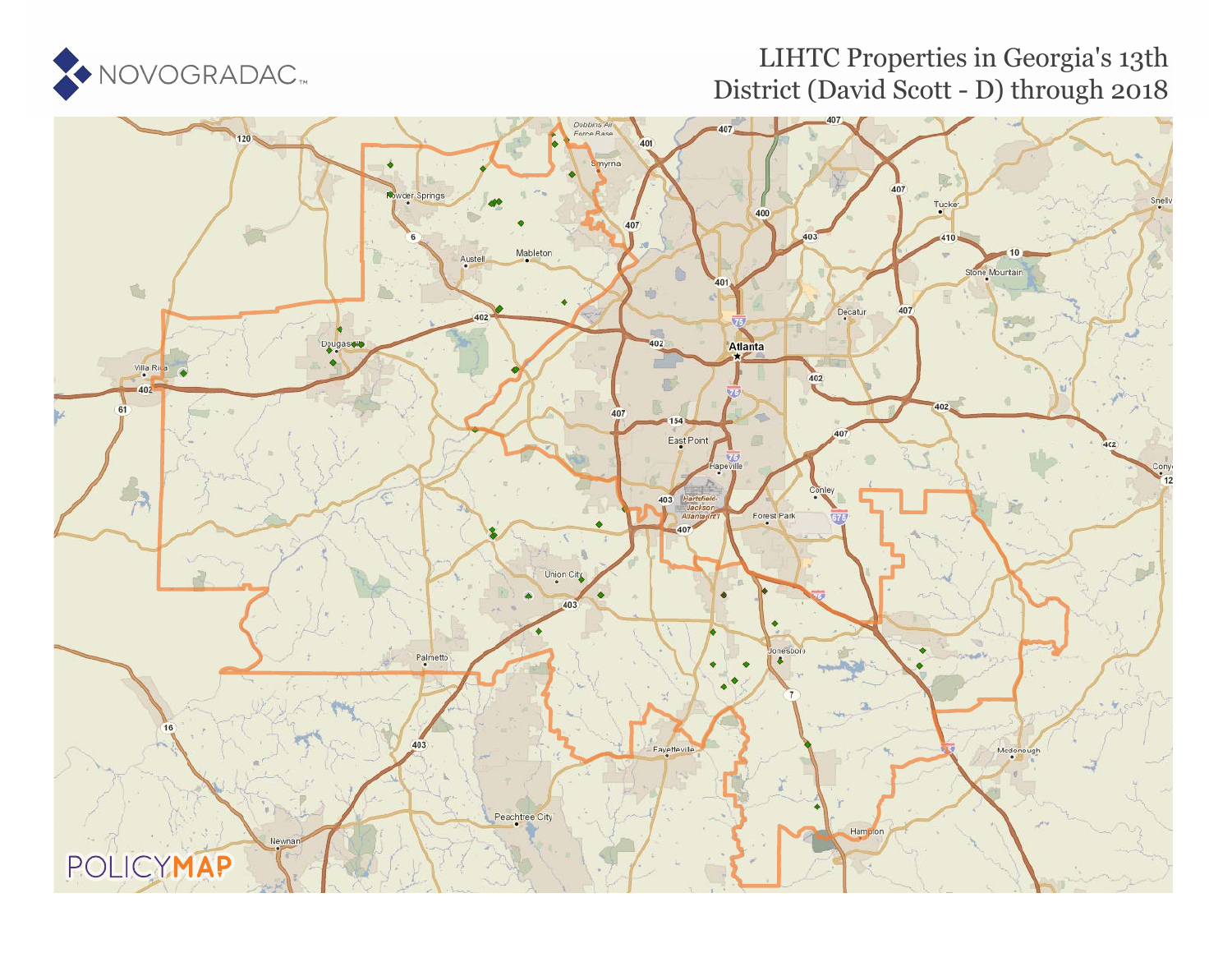| <b>Project Name</b>                                   | <b>Address</b>                               | <b>City</b>                              | <b>State</b>     | <b>Zip Code</b> | Nonprofit<br><b>Sponsor</b> | <b>Allocation</b><br>Year | Annual<br><b>Allocated</b><br><b>Amount</b> | in Service           | <b>Year Placed Construction</b><br><b>Type</b> | <b>Total</b><br><b>Units</b> | Low<br><b>Income</b><br><b>Units</b> | <b>Rent or</b><br><b>Income</b><br><b>Ceiling</b> | <b>Credit</b><br><b>Percentag Exempt</b><br>$\bullet$ | Tax-<br><b>Bond</b> | <b>HUD Multi-</b><br><b>Family</b><br><b>Financing/Rent</b><br>al Assistance |
|-------------------------------------------------------|----------------------------------------------|------------------------------------------|------------------|-----------------|-----------------------------|---------------------------|---------------------------------------------|----------------------|------------------------------------------------|------------------------------|--------------------------------------|---------------------------------------------------|-------------------------------------------------------|---------------------|------------------------------------------------------------------------------|
| <b>BRIGHTON MANOR</b><br><b>APARTMENTS</b>            | 6140 COOPER<br><b>ST</b>                     | DOUGLASVILLE GA                          |                  | 30134           |                             | 1988                      | \$0                                         | 1990                 | <b>New Construction</b>                        | 40                           | 40                                   |                                                   | Not<br>Indicated                                      | No                  |                                                                              |
| <b>ABBINGTON TRAIL</b>                                | 3470<br><b>FLORENCE RD SPRINGS</b>           | <b>POWDER</b>                            | GA               | 30127           |                             | 2013                      | $\$0$                                       | Insufficient<br>Data | Not Indicated                                  | 60                           | $\mathbf 0$                          |                                                   | Not<br>$\label{lem:indicated} \textbf{Indicated}$     |                     |                                                                              |
| MANOR AT BROAD ST $_{\rm ST}^{155}$ W BROAD           |                                              | <b>FAIRBURN</b>                          | GA               | 30213           |                             | 2013                      | \$0                                         | Insufficient<br>Data | Not Indicated                                  | 88                           | 88                                   |                                                   | Not<br>Indicated                                      |                     |                                                                              |
| <b>MADISON HEIGHTS</b>                                | 10911 TARA<br><b>BLVD</b>                    | <b>HAMPTON</b>                           | $_{\mathrm{GA}}$ | 30228-6231      |                             | Insufficient<br>Data      | $\$0$                                       | Insufficient<br>Data | Not Indicated                                  | 120                          | 81                                   |                                                   | Not<br>Indicated                                      |                     |                                                                              |
| WISTERIA PLACE OF 4425 FLOYD<br><b>MABLETON</b>       | <b>RD SW</b>                                 | <b>MABLETON</b>                          | GA               | 30126-1316      |                             | Insufficient<br>Data      | \$0                                         | Insufficient<br>Data | Not Indicated                                  | 104                          | 83                                   |                                                   | Not<br>Indicated                                      |                     |                                                                              |
| <b>HUNTERS GROVE</b>                                  | 575 SIX FLAGS AUSTELL<br>DR                  |                                          | GA               | 30168           |                             | 1993                      | \$0                                         | 1995                 | New Construction                               | 200                          | $\bf{0}$                             |                                                   | Not<br>Indicated                                      |                     |                                                                              |
| <b>MAPLEWOOD PARK</b>                                 | 6355 OAKLEY<br>RD                            | <b>UNION CITY</b>                        | GA               | 30291-1547      | $\mathbf{N}\mathbf{o}$      | 1993                      | \$0                                         | 1995                 | <b>New Construction</b>                        | 80                           | 110                                  |                                                   | TCEP only No                                          |                     |                                                                              |
| <b>HARMONY GROVE</b><br><b>APARTMENTS</b>             | <b>2016 OLIVE</b><br><b>SPRINGS RD</b><br>SE | <b>MARIETTA</b>                          | GA               | 30060           | No                          | 1993                      | \$0                                         | 1995                 | Acquisition and<br>Rehab                       | 75                           | 75                                   |                                                   | 70%<br>present<br>value                               | No                  |                                                                              |
| <b>DOUGLASVILLE</b><br>PROPER                         | <b>AVE</b>                                   | $8424$ CHICAGO $\,$ DOUGLASVILLE $\,$ GA |                  | 30134-7013      | $\mathbf{N}\mathbf{o}$      | 1993                      | \$0                                         | 1995                 | <b>New Construction</b>                        | 100                          | 100                                  |                                                   | TCEP only No                                          |                     |                                                                              |
| ROSEWOOD PARK<br><b>APARTMENT</b>                     | <b>2199 MESA</b><br><b>VALLEY WAY</b>        | <b>AUSTELL</b>                           | GA               | 30106-8135      | $\mathbf{No}$               | 1994                      | \$0                                         | 1995                 | <b>New Construction</b>                        | 150                          | 150                                  |                                                   | TCEP only No                                          |                     |                                                                              |
| <b>HARMONY</b><br><b>MEADOWS</b><br><b>APARTMENTS</b> | <b>1910 S COBB</b><br>DR SE                  | <b>MARIETTA</b>                          | GA               | 30060-4951      | $\mathbf{N}\mathbf{o}$      | 1994                      | \$0                                         | 1996                 | <b>New Construction</b>                        | 186                          | 184                                  |                                                   | TCEP only No                                          |                     |                                                                              |
| <b>SHANNON LAKE</b>                                   | 6770<br>BUFFINGTON UNION CITY<br>RD          |                                          | GA               | 30291-2222      | No                          | 2005                      | \$772,047                                   | 1996                 | Acquisition and<br>Rehab                       | 152                          | 287                                  |                                                   | 60% AMGI TCEP only No                                 |                     |                                                                              |
| PROVENCE PLACE<br><b>APARTMENTS</b>                   | 701 MOUNT<br><b>ZION RD</b>                  | <b>JONESBORO</b>                         | GA               | 30236-1533      | No                          | 2006                      | \$0                                         | 2004                 | <b>New Construction</b>                        | 193                          | $\bf{0}$                             |                                                   | TCEP only No                                          |                     |                                                                              |

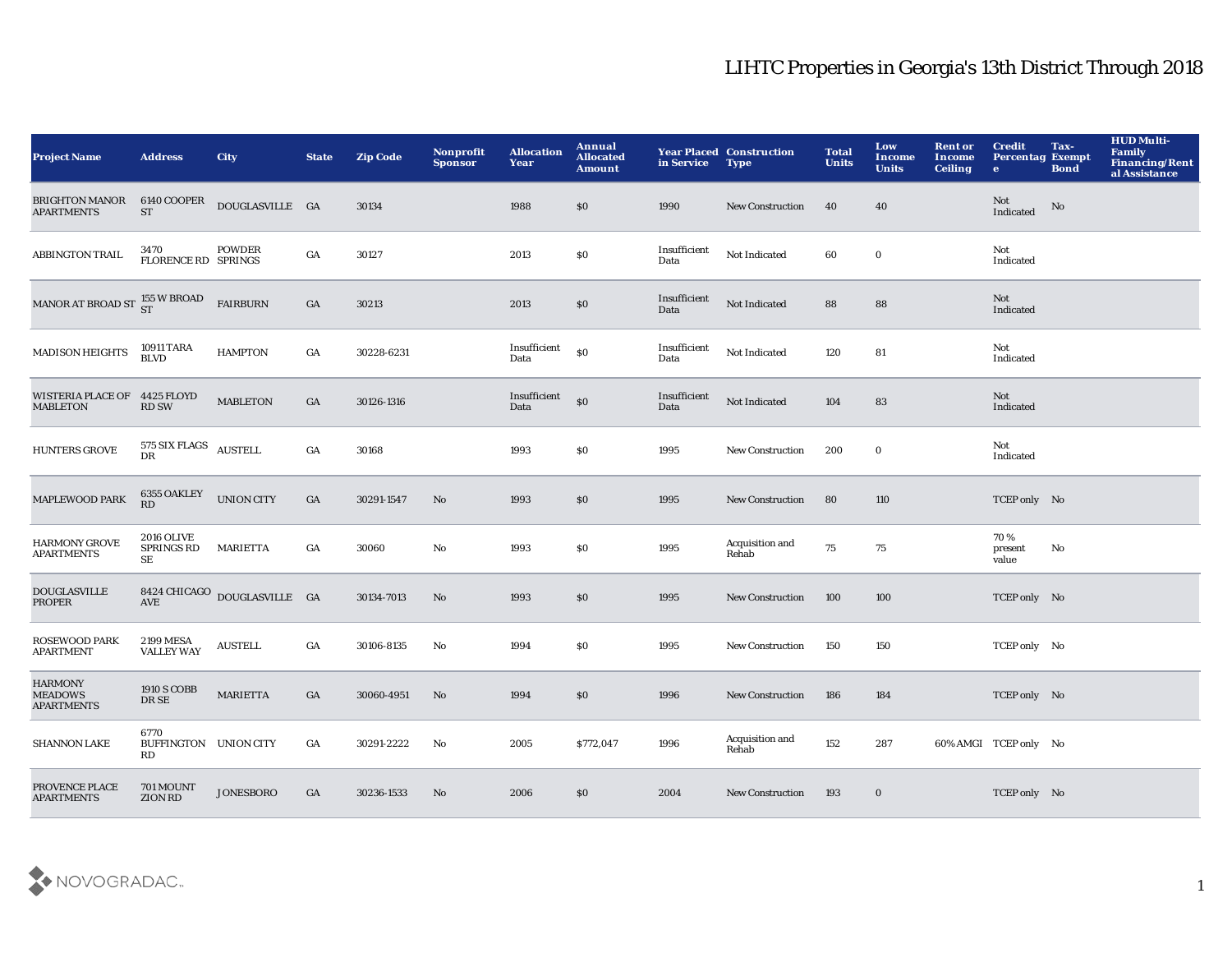| <b>Project Name</b>                           | <b>Address</b>                            | <b>City</b>                  | <b>State</b> | <b>Zip Code</b> | Nonprofit<br><b>Sponsor</b> | <b>Allocation</b><br>Year | <b>Annual</b><br><b>Allocated</b><br><b>Amount</b> | in Service | <b>Year Placed Construction</b><br><b>Type</b> | <b>Total</b><br><b>Units</b> | Low<br><b>Income</b><br><b>Units</b> | <b>Rent or</b><br><b>Income</b><br><b>Ceiling</b> | <b>Credit</b><br><b>Percentag Exempt</b><br>$\bullet$ | Tax-<br><b>Bond</b> | <b>HUD Multi-</b><br>Family<br><b>Financing/Rent</b><br>al Assistance |
|-----------------------------------------------|-------------------------------------------|------------------------------|--------------|-----------------|-----------------------------|---------------------------|----------------------------------------------------|------------|------------------------------------------------|------------------------------|--------------------------------------|---------------------------------------------------|-------------------------------------------------------|---------------------|-----------------------------------------------------------------------|
| PINEBROOKE APTS                               | 9170 DORSEY<br>RD                         | <b>RIVERDALE</b>             | GA           | 30274           | No                          | 1995                      | \$652,026                                          | 1997       | New Construction                               | 130                          | $\bf{0}$                             |                                                   | Not<br>Indicated                                      | No                  |                                                                       |
| <b>FLINT RIVER</b><br>CROSSING                | 240 FLINT<br><b>RIVER RD</b>              | <b>JONESBORO</b>             | GA           | 30238           |                             | 1996                      | \$0                                                | 1997       | Not Indicated                                  | 200                          | $\bf{0}$                             |                                                   | Not<br>Indicated                                      |                     |                                                                       |
| POINTE SOUTH<br><b>APARTMENTS</b>             | 772 POINTE S<br><b>PKWY</b>               | <b>JONESBORO</b>             | GA           | 30238           |                             | 1997                      | \$0                                                | 1997       | Not Indicated                                  | 160                          | $\mathbf 0$                          |                                                   | Not<br>Indicated                                      |                     |                                                                       |
| POINTE CLEAR APTS 7545 TARA RD JONESBORO      |                                           |                              | GA           | 30236           | No                          | 1997                      | \$0                                                | 1998       | <b>New Construction</b>                        | 206                          | $\bf{0}$                             |                                                   | Not<br>Indicated                                      | No                  |                                                                       |
| <b>FAIRWAY POINTE</b><br><b>APARTMENTS</b>    | $9350\,\mbox{THOMAS}$ JONESBORO<br>RD     |                              | GA           | 30238           | No                          | 1999                      | \$0                                                | 1999       | <b>New Construction</b>                        | 130                          | 130                                  |                                                   | 70%<br>present<br>value                               | No                  |                                                                       |
| MILLWOOD PARK<br><b>APARTMENTS</b>            | ${\rm LN}$                                | 8242 DURALEE DOUGLASVILLE GA |              | 30134-8515      | No                          | 1997                      | \$0                                                | 1999       | <b>New Construction</b>                        | 172                          | $\mathbf 0$                          |                                                   | TCEP only No                                          |                     |                                                                       |
| <b>COLUMBIA GARDENS</b><br><b>APARTMENTS</b>  | <b>1701 WEST</b><br><b>STREET</b>         | STRICKLAND DOUGLASVILLE GA   |              | 30134           | $\mathbf{No}$               | 1998                      | \$0                                                | 2000       | <b>New Construction</b>                        | 129                          | 126                                  |                                                   | TCEP only No                                          |                     |                                                                       |
| <b>HIGHLAND PARK</b><br><b>SENIOR VILLAGE</b> | 6785 SELMAN<br>DR                         | DOUGLASVILLE GA              |              | 30134-4565      | No                          | 1998                      | \$0                                                | 2000       | <b>New Construction</b>                        | 50                           | 50                                   |                                                   | TCEP only No                                          |                     |                                                                       |
| ORCHARD LANE<br><b>APARTMENTS</b>             | 6862<br><b>MABLETON</b><br><b>PKWY SE</b> | <b>MABLETON</b>              | GA           | 30126-6400      | No                          | 1998                      | \$0                                                | 2000       | <b>New Construction</b>                        | 135                          | $\bf{0}$                             |                                                   | TCEP only No                                          |                     |                                                                       |
| <b>ALEXANDER FALLS</b>                        | <b>950 LAKE</b><br><b>RIDGE PKWY</b>      | <b>RIVERDALE</b>             | GA           | 30296           | No                          | 1999                      | \$0                                                | 2000       | <b>New Construction</b>                        | 224                          | 223                                  |                                                   | Not<br>Indicated                                      | No                  |                                                                       |
| <b>RIVERVIEW APTS</b>                         | 7350<br>CAMPBELLTO ATLANTA<br>N RD SW     |                              | GA           | 30331           | No                          | 1999                      | \$0                                                | 2001       | <b>New Construction</b>                        | 240                          | 226                                  |                                                   | Not<br>Indicated                                      | No                  |                                                                       |
| VALLEY HILL SENIOR 430 VALLEY<br>APTS.        | <b>HILL RD SW</b>                         | <b>RIVERDALE</b>             | GA           | 30274-2715      | No                          | 2000                      | \$79,730                                           | 2001       | <b>New Construction</b>                        | 72                           | 56                                   |                                                   | TCEP only No                                          |                     |                                                                       |
| <b>ASHTON ARBORS</b><br><b>APARTMENTS</b>     | 2780<br><b>BANKSTONE</b><br>DR SW         | <b>MARIETTA</b>              | GA           | 30064-4368      | No                          | 2003                      | \$369,815                                          | 2005       | <b>New Construction</b>                        | 150                          | $\bf{0}$                             |                                                   | TCEP only No                                          |                     |                                                                       |

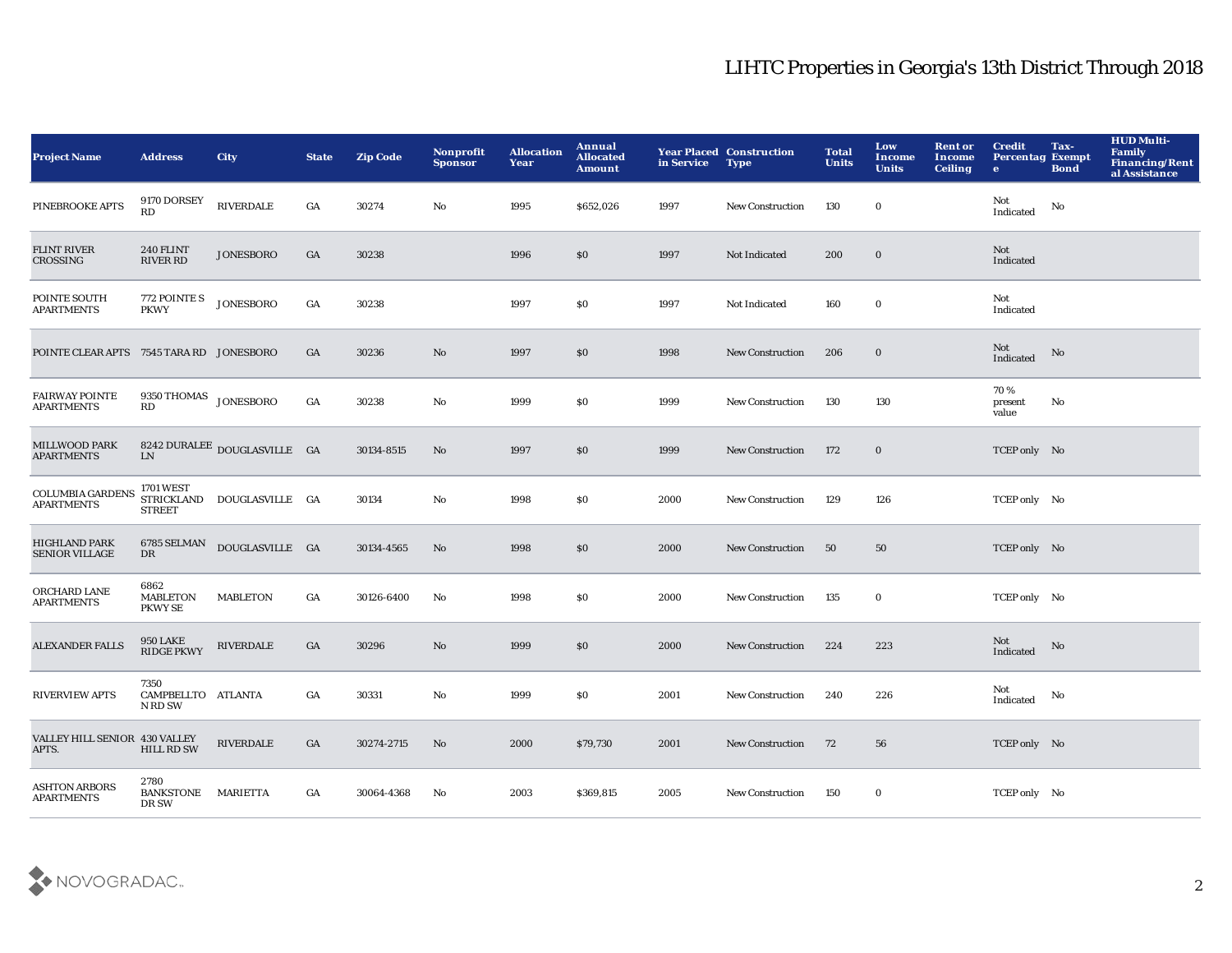| <b>Project Name</b>                                     | <b>Address</b>                                    | <b>City</b>        | <b>State</b>     | <b>Zip Code</b> | <b>Nonprofit</b><br><b>Sponsor</b> | <b>Allocation</b><br>Year | Annual<br><b>Allocated</b><br><b>Amount</b> | in Service | <b>Year Placed Construction</b><br><b>Type</b>    | <b>Total</b><br><b>Units</b> | Low<br>Income<br><b>Units</b> | <b>Rent or</b><br>Income<br><b>Ceiling</b> | <b>Credit</b><br><b>Percentag Exempt</b><br>$\bullet$ | Tax-<br><b>Bond</b> | <b>HUD Multi-</b><br><b>Family</b><br><b>Financing/Rent</b><br>al Assistance |
|---------------------------------------------------------|---------------------------------------------------|--------------------|------------------|-----------------|------------------------------------|---------------------------|---------------------------------------------|------------|---------------------------------------------------|------------------------------|-------------------------------|--------------------------------------------|-------------------------------------------------------|---------------------|------------------------------------------------------------------------------|
| ORCHARD MILL APTS RD MULKEY AUSTELL                     |                                                   |                    | GA               | 30106           | $\mathbf{N}\mathbf{o}$             | 2005                      | \$670,214                                   | 2005       | New Construction                                  | 238                          | 232                           | 60% AMGI                                   | Not<br>Indicated                                      | No                  |                                                                              |
| LEGACY AT WALTON<br><b>CROSSING FKA</b><br>ORCHARD MILL | $1800\,\mathrm{MULKEY}$ AUSTELL<br>RD             |                    | GA               | 30106-1119      | $\rm No$                           | 2005                      | \$0                                         | 2005       | New Construction                                  | 232                          | $\bf{0}$                      |                                            | <b>TCEP</b> only                                      |                     |                                                                              |
| <b>COVE AT RED OAK</b>                                  | 4500<br>WASHINGTON ATLANTA<br>RD                  |                    | GA               | 30344           | Yes                                | 2004                      | \$0                                         | 2006       | <b>Both New</b><br><b>Construction and</b><br>A/R | 144                          | 142                           | 60% AMGI                                   | 70 %<br>present<br>value                              | $\mathbf{No}$       |                                                                              |
| <b>WALTON VILLAGE</b><br><b>APARTMENTS</b>              | 160 ROBERTA<br><b>DRIVE</b>                       | <b>MARIETTA</b>    | $_{\mathrm{GA}}$ | 30008           | No                                 | 2004                      | \$0                                         | 2006       | New Construction                                  | 208                          | $\bf{0}$                      |                                            | TCEP only No                                          |                     |                                                                              |
| PARKLAND MANOR<br><b>APARTMENTS</b>                     | $3755\,\mathrm{MEDICAL}$ AUSTELL PARK DR          |                    | GA               | 30106-6826      | No                                 | 2003                      | \$0                                         | 2007       | <b>New Construction</b>                           | 150                          | $\bf{0}$                      |                                            | TCEP only No                                          |                     |                                                                              |
| CONCORD CROSSING CONCORD RD SMYRNA                      | 2935 OLD<br>SE                                    |                    | GA               | 30082-2310      | No                                 | 2002                      | \$0                                         | 2002       | <b>New Construction</b>                           | 190                          | $\bf{0}$                      |                                            | TCEP only No                                          |                     |                                                                              |
| <b>HICKORY PARK</b>                                     | 4900 DELANO ATLANTA<br>RD                         |                    | GA               | 30349-2640      | No                                 | 2001                      | \$101,253                                   | 2002       | <b>New Construction</b>                           | 150                          | 150                           |                                            | TCEP only No                                          |                     |                                                                              |
| KINGSLEY VILLAGE                                        | 595 SIX FLAGS AUSTELL<br>DR                       |                    | $_{\mathrm{GA}}$ | 30168           | $\rm No$                           | 2002                      | \$0                                         | 2003       | Acquisition and<br>Rehab                          | 146                          | 146                           |                                            | 30%<br>present<br>value                               | No                  |                                                                              |
| ORCHARD SPRINGS                                         | 5500 OAKLEY<br>INDUSTRIAL FAIRBURN<br><b>BLVD</b> |                    | GA               | 30213-6025      | No                                 | 2002                      | \$300,739                                   | 2003       | <b>New Construction</b>                           | 130                          | 218                           |                                            | TCEP only No                                          |                     |                                                                              |
| <b>WALTON RESERVE</b><br><b>APARTMENTS</b>              | 7075 WALTON<br>RESERVE LN                         | <b>AUSTELL</b>     | GA               | 30168-2504      | No                                 | 2002                      | \$635,961                                   | 2003       | New Construction                                  | 249                          | 249                           |                                            | TCEP only No                                          |                     |                                                                              |
| THE HERITAGE AT<br><b>WALTON RESERVE</b>                | 1675 WALTON<br><b>RESERVE</b><br><b>BLVD</b>      | <b>AUSTELL</b>     | GA               | 30168-2537      | No                                 | 2002                      | \$508,531                                   | 2004       | <b>New Construction</b>                           | 105                          | $\mathbf 0$                   |                                            | TCEP only No                                          |                     |                                                                              |
| <b>ASHLEY WOODS</b><br><b>APARTMENTS</b>                | <b>1050 ROCK</b><br><b>QUARRY RD</b>              | <b>STOCKBRIDGE</b> | GA               | 30281-7640      | No                                 | 2007                      | \$382,047                                   | 2008       | Acquisition and<br>Rehab                          | 128                          | 10                            |                                            | TCEP only No                                          |                     |                                                                              |
| <b>HIGHLAND RIDGE</b>                                   | 1899 MULKEY<br><b>RD</b>                          | <b>AUSTELL</b>     | GA               | 30106-1120      | No                                 | 2008                      | \$210,530                                   | 2008       | Acquisition and<br>Rehab                          | 108                          | $\bf{0}$                      |                                            | TCEP only No                                          |                     |                                                                              |

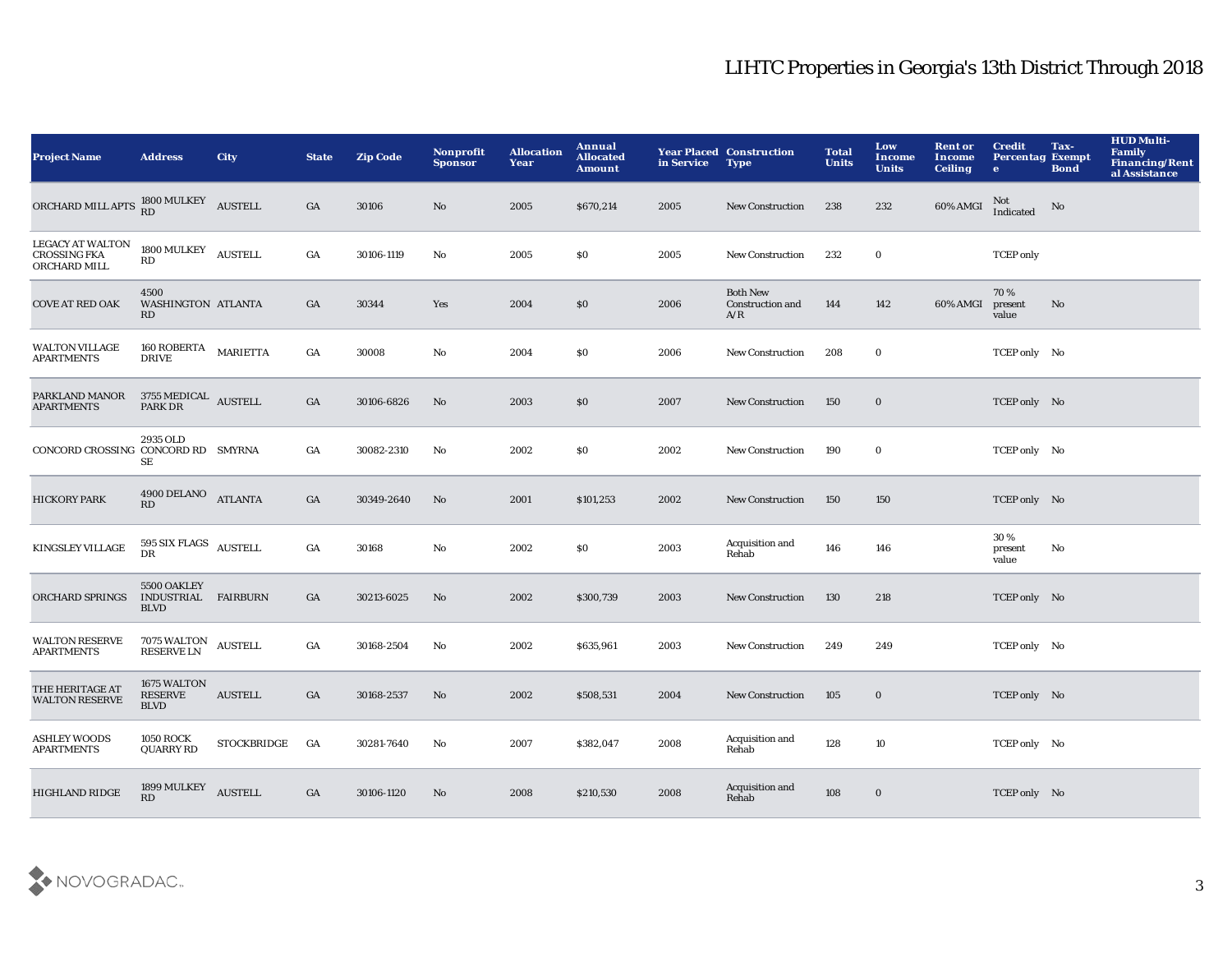| <b>Project Name</b>                                       | <b>Address</b>                                                                                     | City                            | <b>State</b> | <b>Zip Code</b> | <b>Nonprofit</b><br><b>Sponsor</b> | <b>Allocation</b><br>Year | Annual<br><b>Allocated</b><br><b>Amount</b> | in Service Type | <b>Year Placed Construction</b> | <b>Total</b><br><b>Units</b> | Low<br><b>Income</b><br><b>Units</b> | <b>Rent or</b><br><b>Income</b><br><b>Ceiling</b> | <b>Credit</b><br><b>Percentag Exempt</b><br>e | Tax-<br><b>Bond</b> | <b>HUD Multi-</b><br>Family<br>Financing/Rent<br>al Assistance |
|-----------------------------------------------------------|----------------------------------------------------------------------------------------------------|---------------------------------|--------------|-----------------|------------------------------------|---------------------------|---------------------------------------------|-----------------|---------------------------------|------------------------------|--------------------------------------|---------------------------------------------------|-----------------------------------------------|---------------------|----------------------------------------------------------------|
| <b>ARCADIA AT</b><br>PARKWAY VILLAGE                      | 5150<br>THOMPSON<br>RD                                                                             | <b>FAIRBURN</b>                 | GA           | 30213-7700      | No                                 | 2006                      | S <sub>0</sub>                              | 2009            | <b>New Construction</b>         | 292                          | $\bf{0}$                             |                                                   | TCEP only No                                  |                     |                                                                |
| <b>WOODBRIDGE AT</b><br>PARKWAY VILLAGE                   | 5151<br><b>THOMPSON</b><br>RD                                                                      | <b>FAIRBURN</b>                 | GA           | 30213           | No                                 | Insufficient<br>Data      | \$491,773                                   | 2011            | <b>New Construction</b>         | 150                          | $\bf{0}$                             |                                                   | Not<br>Indicated                              | No                  |                                                                |
| <b>WOODBRIDGE AT</b><br>PARKWAY VILLAGE<br>AKA/ASHTON SR. | 5151<br><b>THOMPSON</b><br>RD                                                                      | <b>FAIRBURN</b>                 | GA           | 30213-8600      | No                                 | Insufficient<br>Data      | \$491,773                                   | 2011            | <b>New Construction</b>         | 150                          | $\bf{0}$                             |                                                   | <b>TCEP</b> only                              |                     |                                                                |
| <b>CONNERS SENIOR</b><br><b>VILLAGE PHASE II</b>          | 9501 CONNERS VILLA RICA<br>RD                                                                      |                                 | GA           | 30180-3251      | No                                 | 2011                      | \$678,055                                   | 2012            | <b>New Construction</b>         | 60                           | $\bf{0}$                             |                                                   | TCEP only No                                  |                     |                                                                |
| <b>CONNERS SENIOR</b><br>VILLAGE                          | 9501 CONNERS VILLA RICA<br>RD                                                                      |                                 | GA           | 30180-3251      | No                                 | 2011                      | \$640,294                                   | 2012            | <b>New Construction</b>         | 60                           | $\bf{0}$                             |                                                   | <b>TCEP</b> only                              |                     |                                                                |
| <b>HAMPTON COURT</b>                                      | <b>INTERSECRIO</b><br><b>N S.HAMPTON</b><br>& HAMPTON HAMPTON<br><b>LOCUS GROVE</b><br><b>ROAD</b> |                                 | GA           | 30228-0400      |                                    | 2011                      | \$0                                         | 2014            | Not Indicated                   | 60                           | $\bf{0}$                             |                                                   | <b>TCEP</b> only                              |                     |                                                                |
| <b>MANOR AT BROAD</b><br><b>STREET</b>                    | 155 W. BROAD<br><b>STREET</b>                                                                      | <b>FAIRBURN</b>                 | GA           | 30123           | No                                 | 2014                      | \$949,153                                   | 2015            | New Construction                | 88                           | $\bf{0}$                             |                                                   | <b>TCEP</b> only                              |                     |                                                                |
| <b>ABBINGTON TRAIL</b>                                    | 3500<br>TRILLIUM<br><b>DIRVE</b>                                                                   | <b>POWDER</b><br><b>SPRINGS</b> | GA           | 30127           | $\mathbf{No}$                      | 2014                      | \$715,542                                   | 2016            | New Construction                | 60                           | $\bf{0}$                             |                                                   | TCEP only No                                  |                     |                                                                |
| <b>KEYSTONE</b><br><b>APARTMENTS</b>                      | 145 S<br>MCDONOUGH JONESBORO<br>ST                                                                 |                                 | GA           | 30236-3658      | No                                 | Insufficient<br>Data      | \$712,255                                   | 2016            | Acquisition and<br>Rehab        | 184                          | 183                                  |                                                   | <b>TCEP</b> only                              |                     |                                                                |
| PROVIDENCE AT<br>PARKWAY VILLAGE                          | 5095<br>SOUTHWOOD FAIRBURN<br>RD                                                                   |                                 | GA           | 30213-2037      | No                                 | 2014                      | \$512,411                                   | 2016            | New Construction                | 150                          | $\bf{0}$                             |                                                   | TCEP only No                                  |                     |                                                                |
| <b>RED OAK VILLAGE</b>                                    | <b>770 ROCK</b><br><b>QUARRY RD</b>                                                                | <b>STOCKBRIDGE</b>              | GA           | 30281-4347      | No                                 | 2016                      | \$718,753                                   | 2017            | <b>New Construction</b>         | 60                           | $\bf{0}$                             |                                                   | <b>TCEP</b> only                              |                     |                                                                |
|                                                           |                                                                                                    |                                 |              |                 |                                    |                           |                                             |                 |                                 |                              |                                      |                                                   |                                               |                     |                                                                |
|                                                           |                                                                                                    |                                 |              |                 |                                    |                           |                                             |                 |                                 |                              |                                      |                                                   |                                               |                     |                                                                |